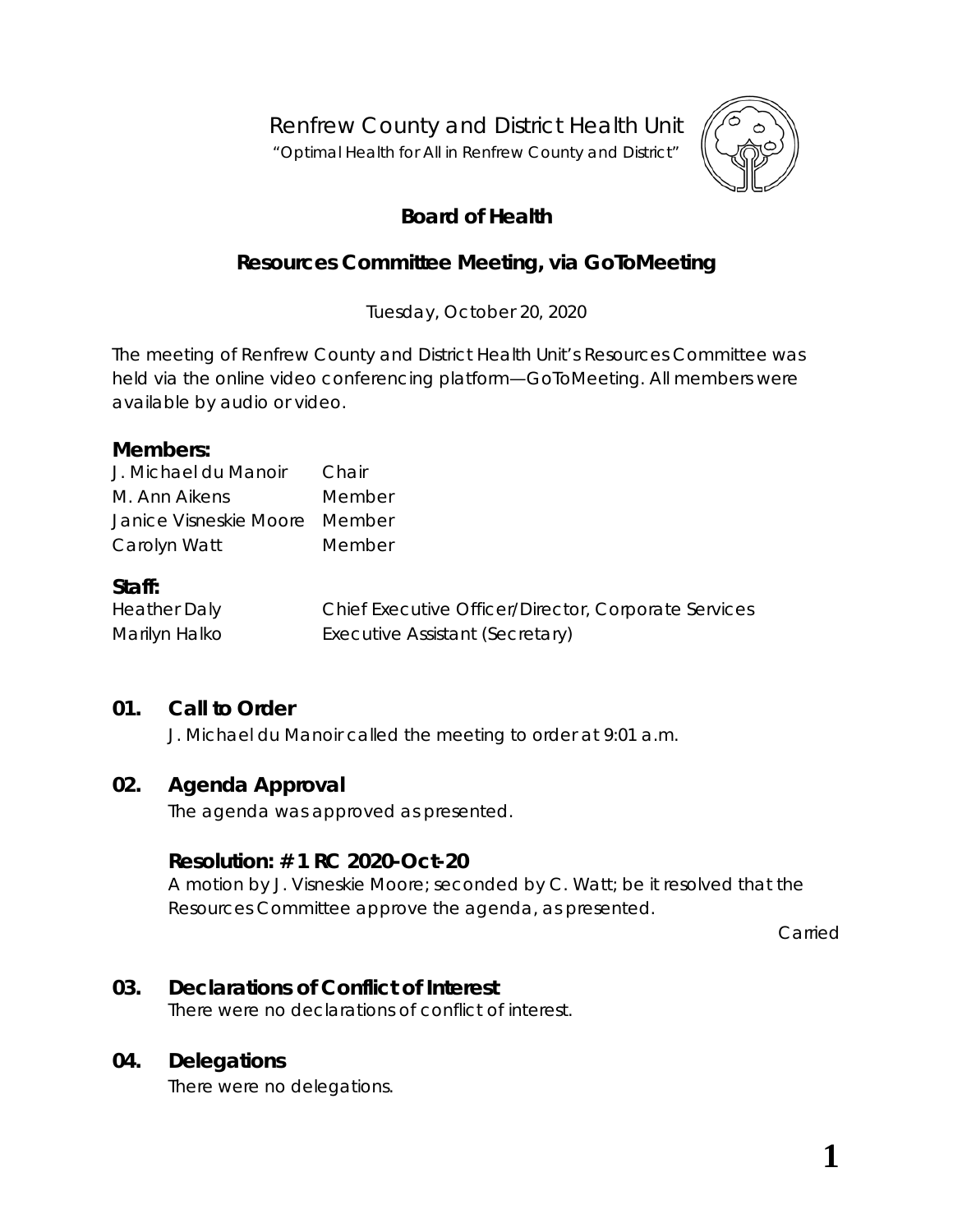## **05. Minutes of Previous Meetings (Approval)**

a. Resources Committee Meeting Minutes 2020-Sep-18 The meeting minutes for the Resources Committee meeting held on Friday, September 18, 2020, were approved, as presented.

## **Resolution: # 2 RC 2020-Oct-20**

A motion by M. A. Aikens; seconded by J. Visneskie Moore; be it resolved that the meeting minutes for the Resources Committee meeting held on Friday, September 18, 2020 be approved as presented.

Carried

### **06. Business Arising**

- a. Action List from 2020-Sep-29 BoH meeting. Everything assigned to the Resources Committee from the 2020-Sep-29 BoH Action List was included on the meeting agenda. The items were reviewed and discussed by the Committee.
	- i. Platform for Meetings—GoToMeeting—Comments from Board Members

A fulsome discussion ensued about the virtual meeting platform. It was confirmed that travel related expenses incurred by Board Members to establish an internet connection for a virtual Board and Committee meetings is considered an eligible expense for reimbursement.

It was emphasized that business conducted by Board Members on behalf of the Board is reimbursable e.g. travel to a location for internet connect to the virtual *GoToMeeting* platform.

A toll-free telephone number will be added to the *GoToMeeting* options,

ii. Strategies for Human Resources and Support—EAP This item will be addressed by H. Daly in the October 2020 Briefing Note.

## **07. Correspondence**

There was no correspondence.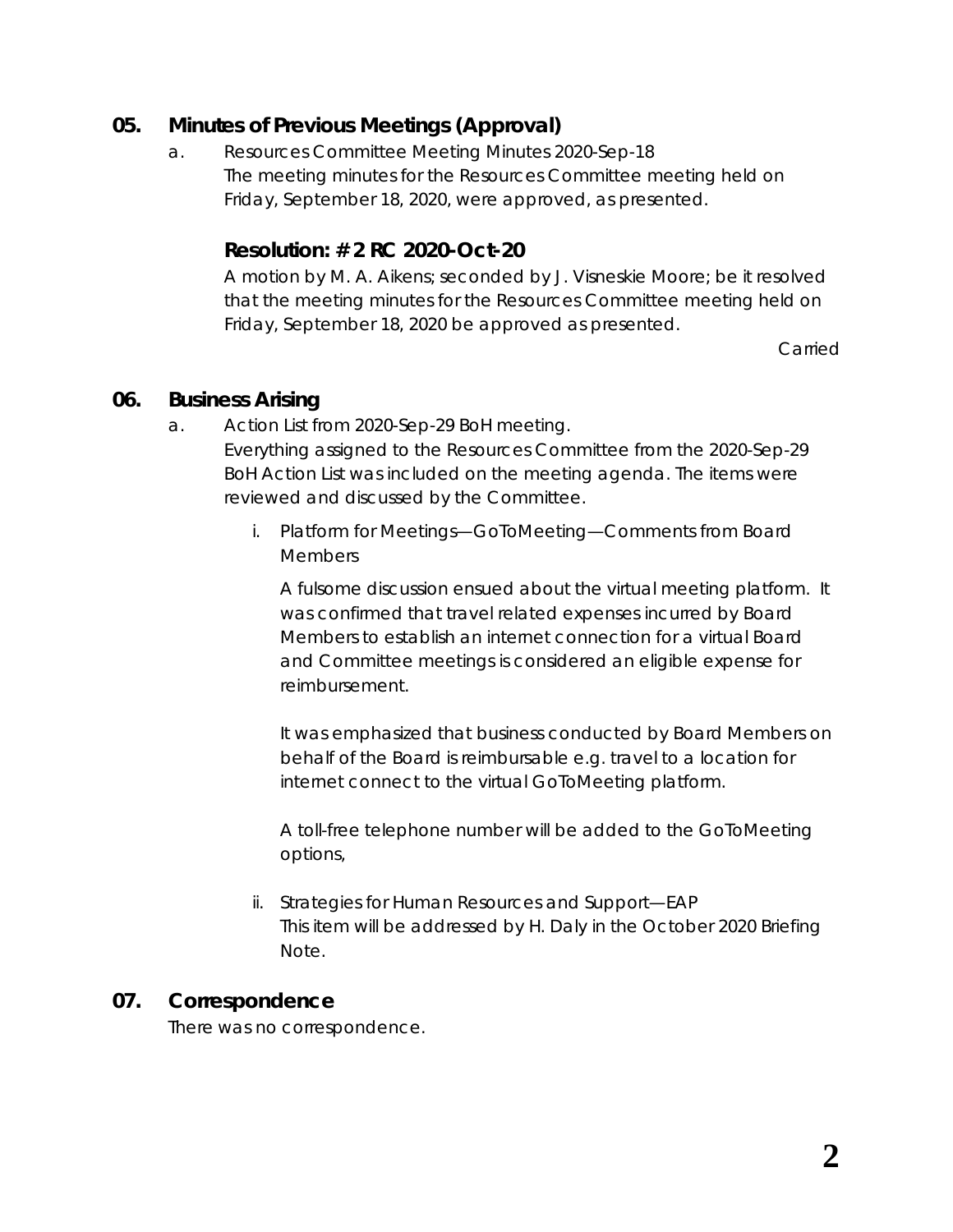## **08. Staff Reports**

H. Daly presented the following report to the Committee:

• [Briefing Note—October 2020](https://www.rcdhu.com/wp-content/uploads/2020/12/08.-Briefing-Note-October-2020-1.pdf)

Discussion ensued around the items listed below and contained in the *Note*:

#### **Renovation/Relocation Update: 141 Lake Street**

Corporate Services' focus is the Pembroke office relocation to 141 Lake Street. The lease with the County of Renfrew at 7 International Drive expires on October 31, 2020. The Corporate Services Team is putting out little "*fires*" every day in order to enable a smooth, seamless transition to the new location. Arrangements are fluid and change daily.

The Team is concentrating on the following:

- Moving the server to temporary swing space at the Pembroke Mall and ensuring VOIP phone services will be fully functional.
- Moving vaccine refrigerators to a safe, accessible location—Pembroke Regional Hospital.
- Working with service providers to maintain connectivity with the public and community partners.

#### **Teams 1, 2 and 3—Programs, Pandemic Response and Corporate Services**

Teams 1, 2 and 3 will be temporarily housed at the Pembroke Mall until the renovations are completed at 141 Lake Street. Corporate Services will have a store front location provided, by the Mall.

Internet/fibre is being installed at the Pembroke Mall to provide connectivity for the organization.

#### **Team 4: Remote/Home Office**

Other team members will work off-site or have rotating hoteling opportunities at the Pembroke Mall or RCDHU Renfrew office.

### **HR and COVID-19**

A table contained in the *Note* captured the number of staff hired during the COVID-19 pandemic. H. Daly provided clarification on the lines included in the table during the discussion.

### **Staff Supports during COVID-19**

Per the item on the Action List, H. Daly updated the Committee on the resources available for RCDHU staff support.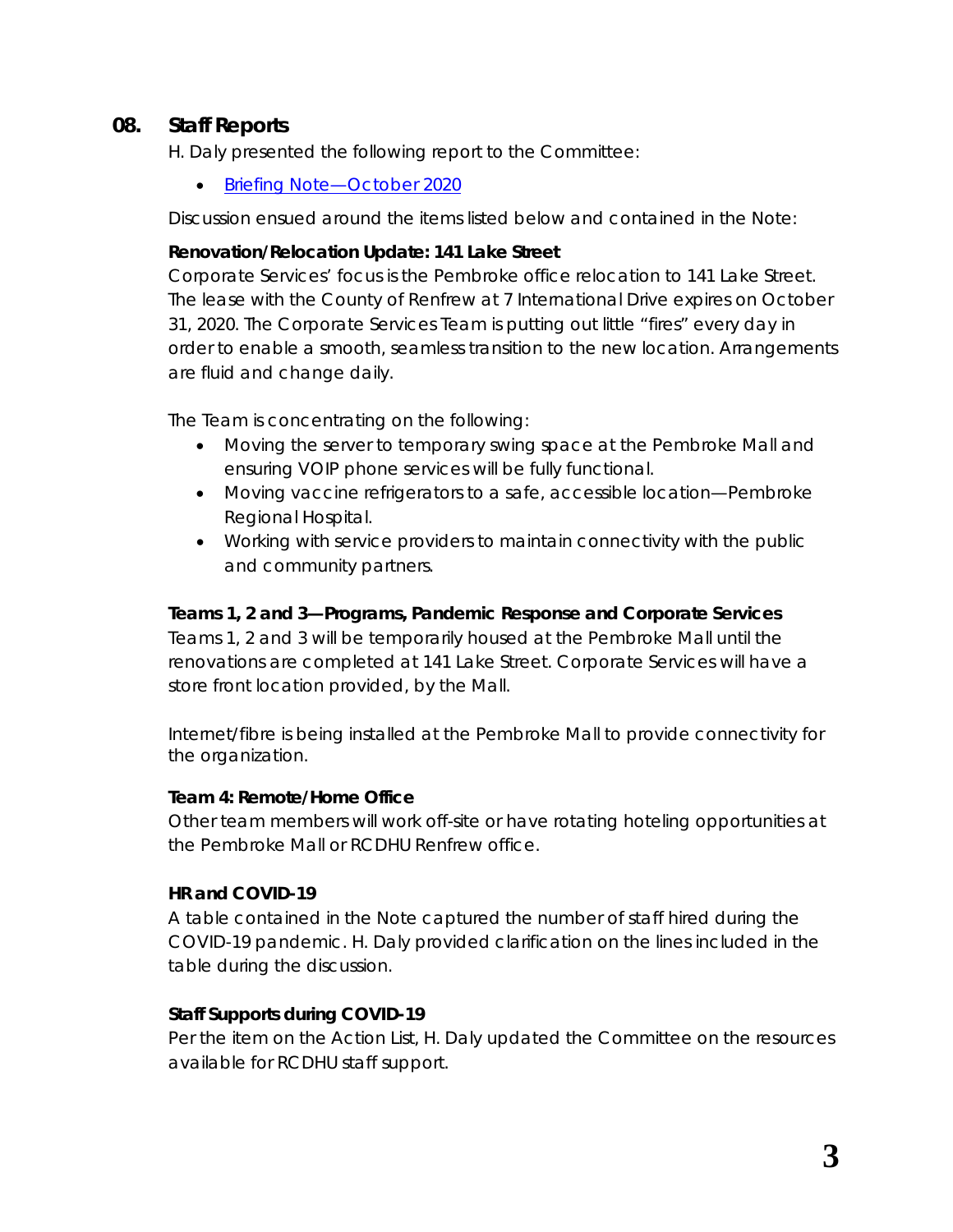The Committee recommended that a list of the trained and certified staff members in mental health first aid be made available to all RCDHU staff members. It could be posted to the Staff Portal.

#### **Financial/Other**

### **Pandemic Pay 2020 Final Report**

The final report was submitted to the Ministry on October 15, 2020.

H. Daly clarified some of the criteria needed for nurses to qualify for pandemic pay:

- Unable to maintain physical distancing of two metres when:
	- o Immunizing clients
	- o Swabbing clients for COVID-19 tests
	- o Infection Prevention and Control (IPAC) visits to long-term care homes.

# **Resolution: # 3 RC 2020-Oct-20**

A motion by J. Visneskie Moore; seconded by C. Watt; be it resolved that the Resources Committee accept the Briefing Note presented by H. Daly, Acting Chief Executive Officer/Director, Corporate Services.

Carried

# **09. Board Committee Reports**

There were no Board committee reports.

## **10. By-Laws**

There were no items in by-laws.

## **11. New Business**

There was no new business.

### **12. Notice of Motion**

There was no notice of motion.

## **13. Closed Meeting**

Before moving into the closed session of the meeting, the Committee Chair asked all Resources Committee Members if they were in a secure location and alone. All Members confirmed compliance with both requests.

## **Resolution: # 4 RC 2020-Oct-20**

A motion by J. Visneskie Moore; seconded by C. Watt; be it resolved that the